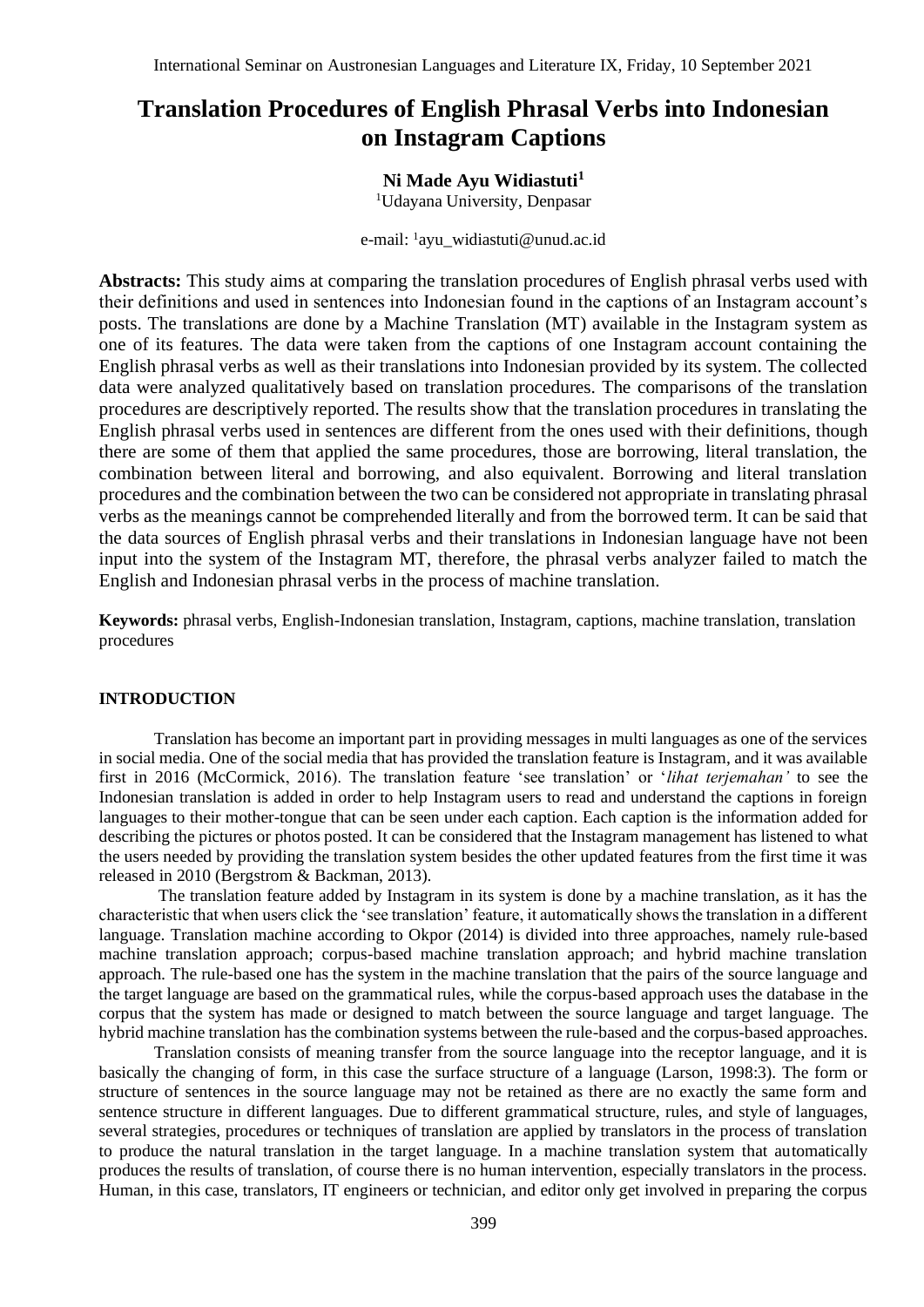and set the rules for machine translation, or in other words they work before the machine translation used or after that to have the feedback for the system, but not in the process of translation itself.

Several research has been done about the translation strategies, methods or techniques in translating phrasal verbs from one language to another. There are differences between the translation analysis in translating a novel, and short story, and also the results of translation analysis in social media using a machine translation. Sari (2013) reported that the translation of idiomatic expression of phrasal verbs in a bilingual novel of English-Indonesian can be analyzed from the translation strategies (Baker, 1992) from the form and meaning. It is said that the English phrasal verbs are translated by the strategy of having similar meanings, but dissimilar form into Indonesian which is the most common strategy. Another strategy is the use of paraphrases in translating only one phrasal verb into the target language. It also found one data that is not translated or has zero translation. The results show that the translator can successfully translate the English phrasal verbs that the Indonesian translations have similar meanings with the source language even though they are presented in different forms, which is something common in translation according to Larson (1998).

The other scope of discussion in the translation analysis is the use of exponential mapping adopted from Natural Semantic Metalanguage theory and 64 semantic primes proposed by Wierzbicka (2010) of the English phrasal verbs into Indonesian, taking an English novel and its translation (Candra, 2016). The results show that all the English phrasal verbs are translated (except one data is left untranslated) using communicative translation method (Newmark, 1988) or they are not translated into the phrasal verb forms into the target language that the aesthetic and emotional elements of source language were omitted.

Besides the translation strategy and componential analysis, meaning analysis of the English phrasal verbs translation into Indonesian has become the topic of discussion in translation study. Santika, Putri, and Suastini (2017) reported that the English phrasal verbs are classified into intransitive verbs, transitive separable verbs, and transitive fused verbs (McArthur and Atkins, 1975). It is reported that most of the English phrasal verbs were translated into transitive verbs, and the meanings of phrasal verbs in the target language are considered equivalent with the source language meanings since it is explained by the writers of this paper that there were variations of equivalents given in the translations.

A decade ago, there was a claim that techniques to handle English phrasal verbs and idioms into Tamil machine translation get translated in the wrong sense (Thiruumeni and Dhanalakshmi, 2011). They then try to increase the accuracy of the translation by updating the system of the machine translation system for English-Tamil in four cases, *"(1) the baseline machine translation system, (2) the baseline machine translation system with the proposed technique to handle phrasal verbs, (3) the baseline machine translation system with technique to handle idioms and (4) the baseline machine translation system with technique to handle both phrasal verbs and idioms, in both the rule based and factored statistical machine translation system".* BLEU and NIST are the tools they used to evaluate the system before and after the updates have been done. After the system has been updated, the tools show a significant increase in the accuracy of the translation. They proposed that the technique applied for the system within the English to Tamil machine translation can be incorporated with the system of machine translation for English to any language.

From the description of the technique used in a machine translation, it is true that human intervention in designing the system before it is used is very influential for the results of machine translation especially in translating phrasal verbs and idioms. Here is one of the recent translation results of the use of machine translation that is widely used called Google Translate. Prayitno (2021) has analyzed the types of shifts (Catford, 1965) in the translation of Sports News. He reported that the types of shifts occur are the class shift from adverb to noun, noun to verb, preposition to adverb, adverb to verb, verb to preposition, noun to adjective, phrasal verb to verb, adjective to noun, adjective to adverb, and adjective to verb. Some of the shifts affect the meaning in the target language that are inappropriate.

The analysis of the results of Google Translate machine translation have been done recently by Khosravizadeha and Pashmforooshb (2011), Jaganathan, et.al. (2014), Gashemi and Heshemian (2016), Riadi et.al. (2020) and probably more scholars. However, the translation analysis as results of Instagram machine translation is still limited. Susanti (2018) in her thesis analyzed the lexical errors produced by the Instagram machine translation, which involve incorrect lexical choices, zero translation and unknown words in the translation with high frequency of errors. Therefore, it seems that the translation results involving human/translators in the process show higher accuracy than those done by a machine translation.

This study will add the translation analysis in terms of the procedures of translation shown by the results of the English phrasal verbs translations into Indonesian to report whether in 2021 the machine translation especially in Instagram has the same results as it was reported in 2018 by Susanti. The aims are to find out and compare the translation procedures of English phrasal verbs into Indonesian on the captions of the Instagram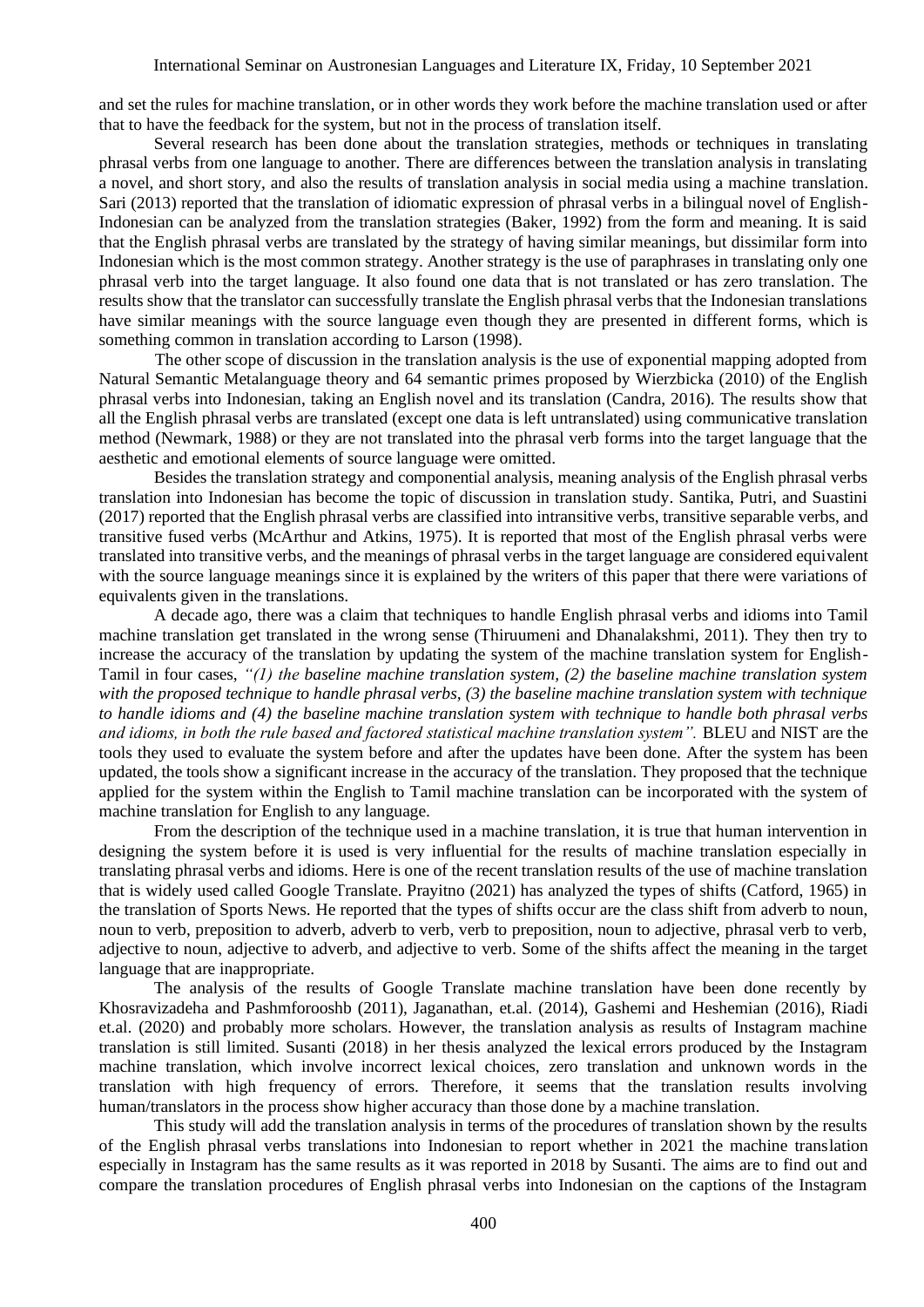International Seminar on Austronesian Languages and Literature IX, Friday, 10 September 2021

account @phrasal\_english containing phrasal verbs with their definitions and phrasal verbs used in sentences. It will show the procedures in translating the same English phrasal verb that is used in different styles. Whether the choice of translation is affected by the style or not in the system of the Instagram machine translation.

#### **METHODS**

The Instagram captions containing English phrasal verbs and their translations posted on @phrasal\_english were taken as the data source in this paper. The account has started posting pictures from August 19<sup>th</sup> 2017 until September 27<sup>th</sup> 2019 with a total of 480 captions containing English phrasal verbs. The account has provided the English phrasal verbs with the definitions and the English phrasal verbs used in sentences, and both were taken to be analyzed and compared in order to get the results of the translations in the Instagram system. However, the Instagram account does not show all the posts with captions. There are 126 out of 480 posts with captions taken from May  $18<sup>th</sup> 2018$  until September 27<sup>th</sup> 2019. Before that date, the captions only contain phrasal verbs with meaning without examples of sentences or even they do not show captions at all. Therefore, only 126 captions and their translations were taken as the data to be analyzed. Here is how the account posted the captions.



Picture 1. Sample of the Instagram Post and Caption

The left picture shows the post with the caption of English phrasal verbs. The first and second lines are the phrasal verb and its definition "HARD TO COME BY: Rare, difficult to find", and the third line is the phrasal verb used in a sentence "Goals are HARD TO COME BY in the Premier League. The Indonesian translation is shown by directly clicking the feature '*Lihat Terjemahan'* at the bottom of the source language caption shown on the left picture. The right-side picture shows the translation in which the first and second lines are the Indonesian translation of the English phrasal verb and its definition "*SUSAH DIDATANGI: Langka, sulit ditemukan*", and the second line is continued with the Indonesian translation of the English phrasal verb used in the sentence "*Gol SUSAH DATANG di* Liga Premier". The English phrasal verb with its definition and used in a sentence shows quite different translations in Indonesian, and the differences found in the rest of the data were analyzed in this paper.

The library research method was conducted in collecting the data, and then, they were analyzed qualitatively and quantitatively (Creswell, 2009). The qualitative method is applied in describing the translation procedure (Vinay and Darbelnet, 1958 in Venuti, 2000). Moreover, the quantitative method is applied by doing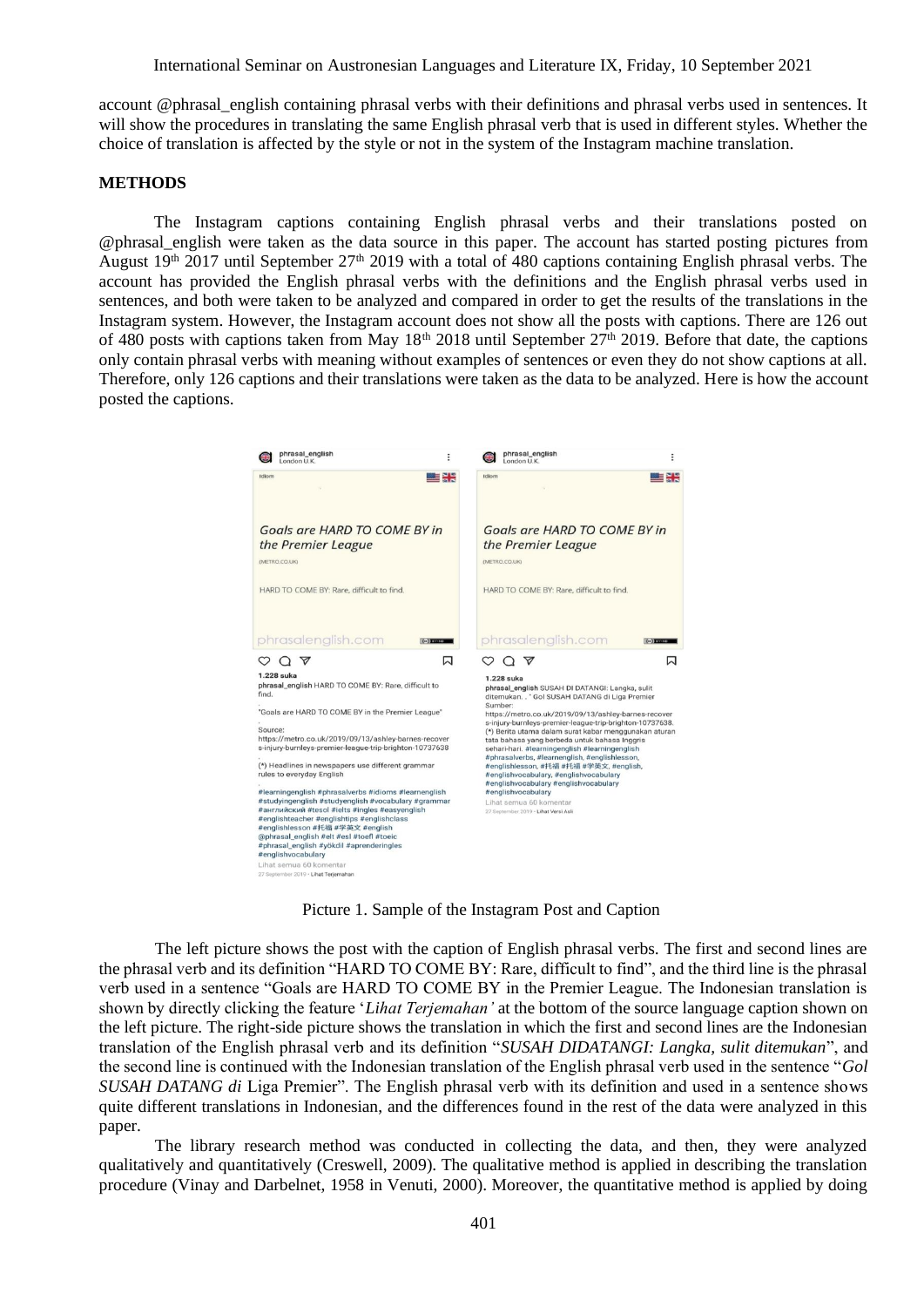simple calculation to the most dominant translation procedure applied by the Instagram machine translation in producing the English phrasal verbs translations into Indonesian.

## **RESULTS AND DISCUSSION**

The data of the source language and the target language are divided into two parts, the English phrasal verbs with their definitions and the English phrasal verbs used in sentences. The analysis focuses on the translation procedures of the English phrasal verbs into Indonesian, while the translations of their definitions and parts of sentences are used to see the context and/or additional information of the phrasal verbs. The data presentation is firstly shown by the English phrasal verb with its definition and the Indonesian translation, and it is followed by the English phrasal verb used in a sentence with its translation. It is in order to compare how the translation procedures are applied by the machine translation system on Instagram.

It is reported that the English phrasal verbs with definition are translated using three different procedures and one combination between two translation procedures into Indonesian. However, the translations procedures applied for translating the English phrasal verbs used in sentences into Indonesian are not always the same, and there are various procedures used. The following table shows the translation procedures applied.

| <b>Translation Procedures applied in</b>  | <b>Number</b> | able I Transaction I Toccurres Tipphec in Transacting English I masar 7 cross med meditional<br>Translation Procedures applied in | <b>Number</b>  |
|-------------------------------------------|---------------|-----------------------------------------------------------------------------------------------------------------------------------|----------------|
| translating English phrasal verbs and its |               | translating English phrasal verbs                                                                                                 |                |
| definition into Indonesian                |               | used in sentences into Indonesian                                                                                                 |                |
|                                           |               | borrowing                                                                                                                         | 24             |
| borrowing                                 | 46            | equivalent                                                                                                                        | 5              |
|                                           |               | literal                                                                                                                           | 16             |
|                                           |               | $literal + borrowing$                                                                                                             |                |
|                                           |               | equivalent                                                                                                                        |                |
| equivalent                                | 13            | literal                                                                                                                           |                |
|                                           |               | not appropriate translation                                                                                                       |                |
|                                           |               | equivalent                                                                                                                        | 9              |
| literal                                   | 55            | literal                                                                                                                           | 45             |
|                                           |               | $literal + borrowing$                                                                                                             |                |
|                                           |               | borrowing                                                                                                                         |                |
| $literal + borrowing$                     | 12            | literal                                                                                                                           | $\overline{4}$ |
|                                           |               | $literal + borrowing$                                                                                                             | 6              |
| <b>Total</b>                              | 126           |                                                                                                                                   | 126            |

# Table 1 Translation Procedures Applied in Translating English Phrasal Verbs into Indonesian

Each part of the translation procedures shown on Table 1 is presented and analyzed with one data as the representation. It is started from the translation procedures in translating English phrasal verbs and its definition into Indonesian followed by translation procedures in translating English phrasal verbs used in sentences into Indonesian. The phrasal verbs and its translation are underlined in order to make it easier to identify the data and results of translation. The six-digit number at the end of each data presentation (in brackets) is the date when the caption was posted following the arrangement of date-xx/month-xx/year-xx.

### Data 1 borrowing  $\rightarrow$  borrowing

| Phrasal    | S. | Log off: to sign out of one's account, as on a computer or some digital platform. |
|------------|----|-----------------------------------------------------------------------------------|
| verb with  |    |                                                                                   |
| definition | T  | Log off: untuk mengeluarkan akun seseorang seperti di computer atau berbagai      |
|            |    | platform digital.                                                                 |
| Phrasal    | S. | Social media users urged to log off.                                              |
| verb used  |    |                                                                                   |
| in a       | T  | Pengguna media sosial didesak untuk log off.                                      |
| sentence   |    |                                                                                   |
| (110419)   |    |                                                                                   |

It is clear enough from Data 1 that the English phrasal verb with definition is translated using the same phrase or it is called borrowing procedure as well as the translation English phrasal verb used in a sentence. The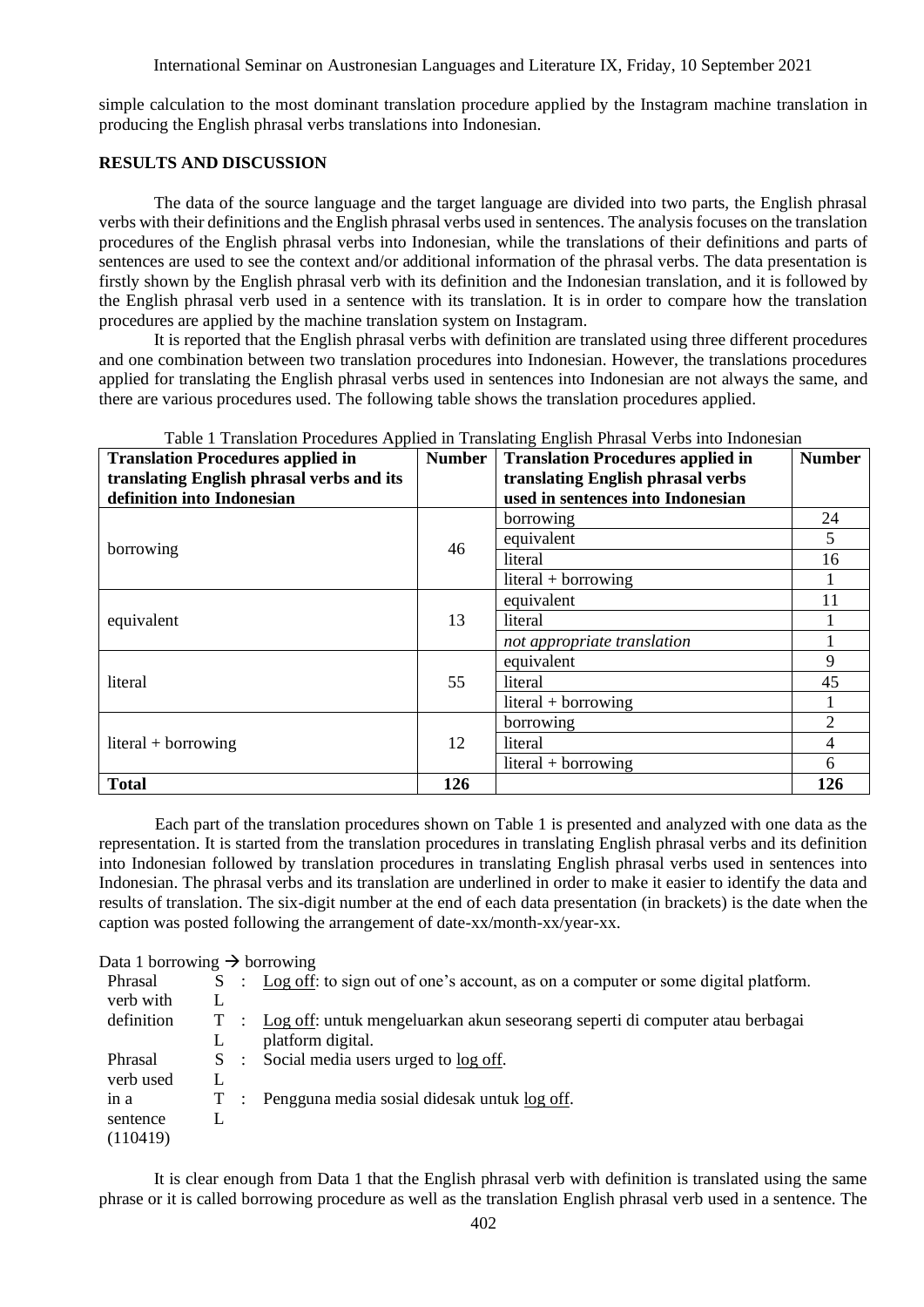#### International Seminar on Austronesian Languages and Literature IX, Friday, 10 September 2021

Instagram machine translation does not have the database/corpus for the phrase, therefore, the source language phrasal verb is kept in the target language.

| Data 2 borrowing $\rightarrow$ equivalent |  |                                                                                      |
|-------------------------------------------|--|--------------------------------------------------------------------------------------|
| with                                      |  | Phrasal verb SL : <u>Kick out</u> : To force someone to leave a place. To drive out. |
| definition                                |  | TL : Kick out: untuk memaksa seseorang untuk meninggalkan tempat. Untuk mengusir.    |
| used in a                                 |  | Phrasal verb SL : Patient says doctor kicked her out over Trump disagreement.        |
| sentence<br>(211218)                      |  | TL : Pasien mengatakan dokter mengusirnya karena perselisihan Trump.                 |

There is a different procedure applied in translation of the English phrasal verb 'kick out' followed by the definition, that is borrowing with its translation when the English phrasal verb is used in a sentence, that is equivalence. 'Kick out' by definition is an action that is used to force someone to leave a place, and it is equivalent with the term 'mengusir' in Indonesian. The English phrasal verb used in a sentence has an object pronoun 'her' placed between the phrase and its translation is a base verb 'usir' with prefix 'meng-' to show the active form and the suffix '-nya' referring the object pronoun 'her'.

Data 3 borrowing  $\rightarrow$  literal

| Phrasal    |                      | : Knock up: to assemble quickly                                 |
|------------|----------------------|-----------------------------------------------------------------|
| verb with  |                      |                                                                 |
| definition | $\ddot{\phantom{a}}$ | Knock up: untuk merakit dengan cepat.                           |
|            |                      |                                                                 |
| Phrasal    |                      | S : Retired builder, 65, knocks up a bizarre upside down house. |
| verb used  |                      |                                                                 |
| in a       |                      | Pembangun pensiun, 65, mengetukkan rumah terbalik yang aneh.    |
| sentence   |                      |                                                                 |
| (291218)   |                      |                                                                 |

In data 3, it is shown that the procedure applied for the translation of English phrasal verb 'knock up' followed by its definition is borrowing. Meanwhile it applies the different procedure when the English phrasal verb is used in the sentence, that is translated literally into 'mengetukkan'. The meaning of 'knock up' is to assemble something quickly, but the translation 'mengetukkan' is a verb with prefix 'me-' and the suffix '-kan' showing an active voice which is actually the literal meaning of 'knock'.

Data 4 borrowing  $\rightarrow$  literal + borrowing

| Phrasal    | S. |                       | Hang up: (phone) to end the phone call suddenly and unexpectedly.              |
|------------|----|-----------------------|--------------------------------------------------------------------------------|
| verb with  |    |                       |                                                                                |
| definition | T. |                       | Hang up: (telepon) untuk menghadiri panggilan telepon secara tiba-tiba dan tak |
|            |    |                       | terduga.                                                                       |
| Phrasal    | S. | $\dddot{\phantom{1}}$ | Trump dials Mexico and hangs up on Nafta.                                      |
| verb used  |    |                       |                                                                                |
| in a       | T. |                       | Trump menghubungi Meksiko dan gantungan up di Nafta.                           |
| sentence   |    |                       |                                                                                |
| (060918)   |    |                       |                                                                                |

Data 4 reveals that there is a combination between literal and borrowing procedures in translating the English phrasal verbs used in the sentence. The phrasal verb is 'hangs up' and the translation is 'gantungan' which is the literal translation in Indonesian, and 'up' the borrowed preposition from the source language. The English phrasal verb followed by its definition in this data does not use the Indonesian translation, instead it retains the source language term and it is the application of the borrowing procedure.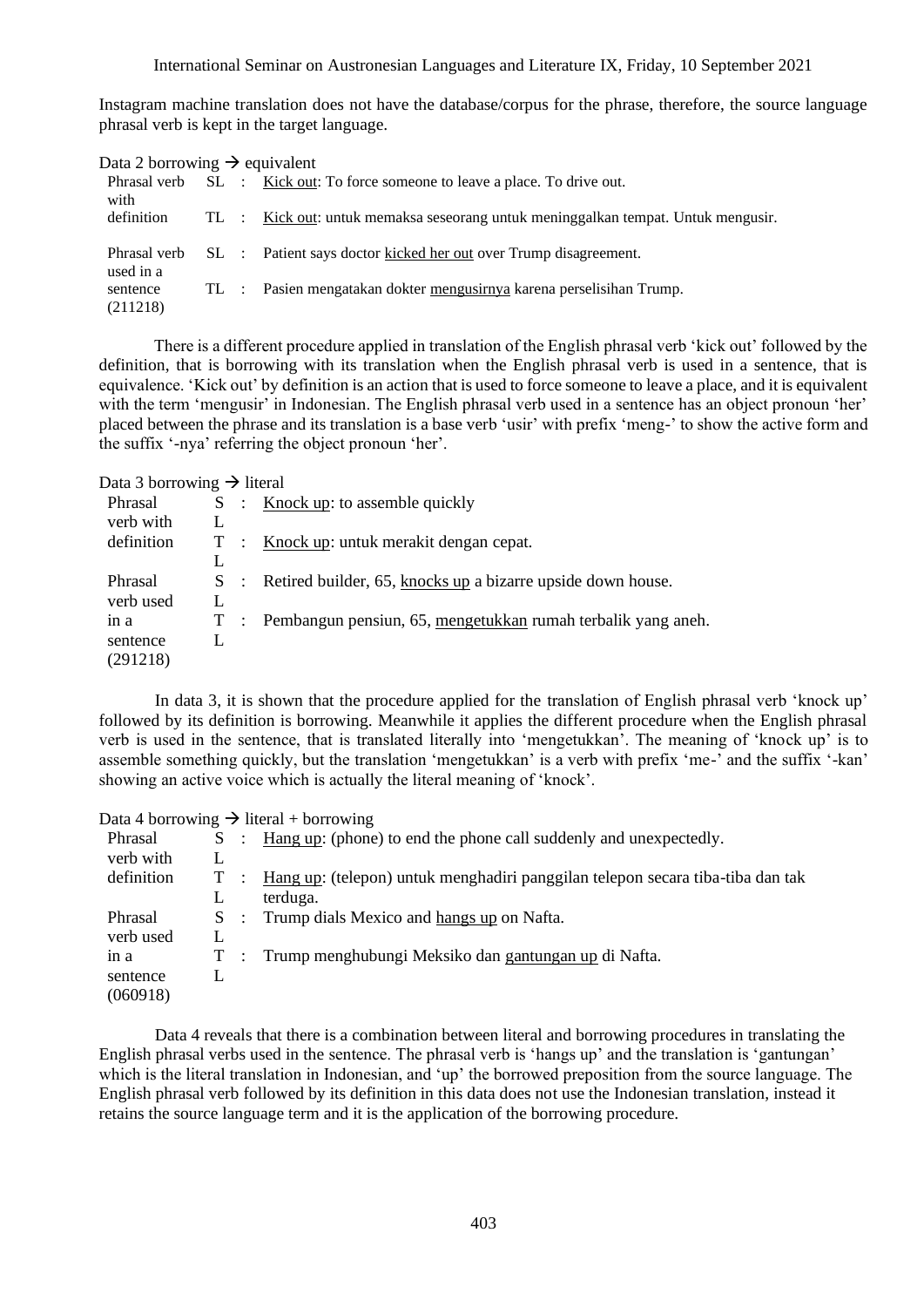| Data 5 equivalent $\rightarrow$ equivalent |    |                                                                     |
|--------------------------------------------|----|---------------------------------------------------------------------|
| Phrasal                                    |    | S : Look for: to search for someone or something.                   |
| verb with                                  |    |                                                                     |
| definition                                 | T  | : Mencari: untuk mencari seseorang atau sesuatu.                    |
|                                            | L  |                                                                     |
| Phrasal                                    | S. | : US Defense looks for funds for Trump's 'national emergency' wall. |
| verb used                                  |    |                                                                     |
| in a                                       | T  | Pertahanan AS mencari dana untuk dinding darurat nasional Trump.    |
| sentence                                   |    |                                                                     |
| (210418)                                   |    |                                                                     |

There exists the equivalent procedure in translating the English phrasal verb 'look for' in the data which is followed by its definition and used in the sentence. The equivalent translation is 'mencari'. This is the best translation procedure in the Instagram translation feature, probably because the phrasal verbs in the source language and the target language have been added in the database/corpus and set as the pairs of translation.

| Data 6 equivalent $\rightarrow$ literal |        |                |                                                                                           |
|-----------------------------------------|--------|----------------|-------------------------------------------------------------------------------------------|
| Phrasal                                 |        | S :            | Let in: To allow you to enter.                                                            |
| verb with                               |        |                |                                                                                           |
| definition                              | T      | $\mathbb{R}^2$ | Masuk: untuk memungkinkan untuk masuk.                                                    |
|                                         | L      |                |                                                                                           |
| Phrasal                                 | S.     | $\cdot$ .      | Frustrated man assaulted a police officer after he refused to let him in his home.        |
| verb used                               |        |                |                                                                                           |
| in a                                    | $TL$ : |                | Pria frustasi menyerang seorang petugas polisi setelah dia menolak untuk membiarkannya di |
| sentence                                |        |                | rumahnya.                                                                                 |
| (180319)                                |        |                |                                                                                           |

Different from the previous data in which the phrasal verb in the source language is translated equivalently into both Indonesian translations, data 6 shows the different procedures. The English phrasal verb with its definition is translated with the equivalent procedure, while when it is used in a sentence, the translation used literal translation from the verb 'let him' into 'membiarkannya' in which the verb 'let' means 'membiarkan' and the suffix '-nya' refers to the object pronoun 'him'. The translation is done word for word for and omitting the preposition 'in' in the source language, therefore, it failed to transfer the meaning to the target language.

Data 7 equivalent  $\rightarrow$  not appropriate translation

| Phrasal    | S. | $\mathcal{L}$  | Look like: to seem; appear similar to. |
|------------|----|----------------|----------------------------------------|
| verb with  | L  |                |                                        |
| definition |    |                | Mirip: tampak; tampak mirip dengan.    |
|            | L  |                |                                        |
| Phrasal    | S  |                | What does DNA look like?               |
| verb used  | L  |                |                                        |
| in a       | ТL | $\mathbb{R}^n$ | Seperti apa DNA DNA?                   |
| sentence   |    |                |                                        |
| (260419)   |    |                |                                        |
|            |    |                |                                        |

The inappropriate translation of the English phrasal verb used in the sentence 'look like' has been found in Instagram translation results. It has absolutely nothing to do with even literal translation. The Indonesian translation shown is 'DNA' which is the repetition of the previous short form that occurs before it. It is not certain that even if the translation of the source phrasal verb is equivalent in terms of the translation procedure, the translation of the same phrasal verb will also be equivalent.

Data 8 literal  $\rightarrow$  literal

| Phrasal    |  | Look forward to: to feel happy and excited about something that is going to happen. |
|------------|--|-------------------------------------------------------------------------------------|
| verb with  |  |                                                                                     |
| definition |  | T : Mencari ke depan untuk: merasa senang dan bersemangat dengan sesuatu yang akan  |
|            |  | teriadi.                                                                            |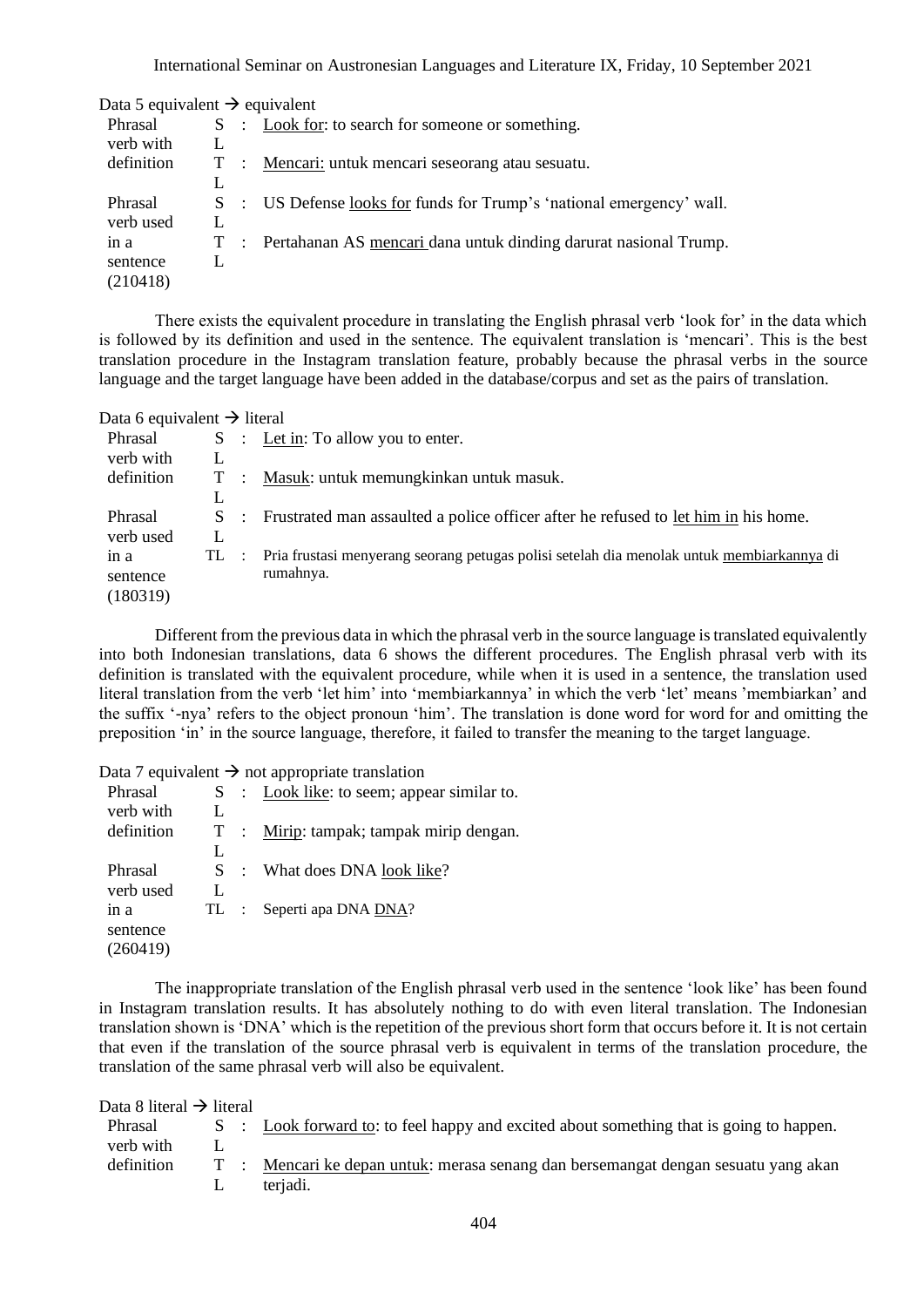International Seminar on Austronesian Languages and Literature IX, Friday, 10 September 2021

| Phrasal   |  | S : Folks look forward to Earth day by cleaning up on $\text{\#Top10WXD}$ .   |
|-----------|--|-------------------------------------------------------------------------------|
| verb used |  |                                                                               |
| in a      |  | T : Orang-orang mencari maju ke hari bumi dengan membersihkan di #Top10WXDay. |
| sentence  |  |                                                                               |
| (240419)  |  |                                                                               |

This data shows the same procedure applied in translation of the English phrasal verb 'look forward to' followed by definition and when it is used in the sentence, however, with different lexical choices, those are 'mencari ke depan untuk', and 'mecari maju'. The results of the literal translation do not match with the meaning that the phrasal verb conveys.

| Data 9 literal $\rightarrow$ literal + borrowing |     |                                                                       |
|--------------------------------------------------|-----|-----------------------------------------------------------------------|
| Phrasal                                          | S   | : Get a kick out of: to really like or enjoy something.               |
| verb with                                        | L   |                                                                       |
| definition                                       | T   | : Keluarkan: untuk sangat menyukai atau menikmati sesuatu.            |
|                                                  | L   |                                                                       |
| Phrasal                                          | S   | : How Stanley will hope to get a kick out of Sunderland visit.        |
| verb used                                        | L   |                                                                       |
| in a                                             | TL. | Bagaimana Stanley akan berharap untuk kick out dari Sunderland visit. |
| sentence                                         |     |                                                                       |
| (231218)                                         |     |                                                                       |

In data 9, there are different translation procedures applied, they are literal translation procedure in translating the English phrasal verb 'get a kick out of' followed by its definition into 'keluarkan' and the combination between literal and borrowing procedures in translating the English phrasal verb that is used in the sentence into 'kick out dari' in which 'kick out' is the borrowed phrase and 'dari' is the literal translation of 'of'. Phrasal verbs cannot be translated literally as they will lose their meaning.

Data 10 literal  $\rightarrow$  equivalent

|    | Make it through: to pass, achieve something difficult.   |
|----|----------------------------------------------------------|
|    |                                                          |
|    | : Lewatkan: untuk melewati, mencapai sesuatu yang sulit. |
|    |                                                          |
| S  | : Only 33% of drugs proposed make it through this stage. |
|    |                                                          |
| TL | Hanya 33% narkoba yang diusulkan buat melalui tahap ini. |
|    |                                                          |
|    |                                                          |
|    | S :                                                      |

This data shows the difference between the application of translation procedures of the same phrasal verbs 'make it through', that is one using a literal translation into 'lewatkan' and the other using equivalent procedure into 'melalui'.

| Data 11 literal + borrowing $\rightarrow$ literal |       |  |                                                                                          |  |  |  |  |  |  |
|---------------------------------------------------|-------|--|------------------------------------------------------------------------------------------|--|--|--|--|--|--|
| Phrasal                                           |       |  | S : Hang back: to delay or hesitate on some task.                                        |  |  |  |  |  |  |
| verb with                                         |       |  |                                                                                          |  |  |  |  |  |  |
| definition                                        | $T$ : |  | Hang kembali: untuk menunda atau ragu pada beberapa tugas.                               |  |  |  |  |  |  |
|                                                   |       |  |                                                                                          |  |  |  |  |  |  |
| Phrasal                                           | $S$ : |  | Apple's decision to hang back on 5G could be partly based on licensing fees.             |  |  |  |  |  |  |
| verb used                                         |       |  |                                                                                          |  |  |  |  |  |  |
| in a                                              | TL :  |  | Keputusan Apple untuk gantung kembali pada 5G bisa sebagian berdasarkan biaya perizinan. |  |  |  |  |  |  |
| sentence                                          |       |  |                                                                                          |  |  |  |  |  |  |
| (280818)                                          |       |  |                                                                                          |  |  |  |  |  |  |

This data shows that the English phrasal verb 'hand back' followed by is definition is translated using the combination between the literal and borrowing procedure 'hang kembali', in which 'hang' is a borrowed term and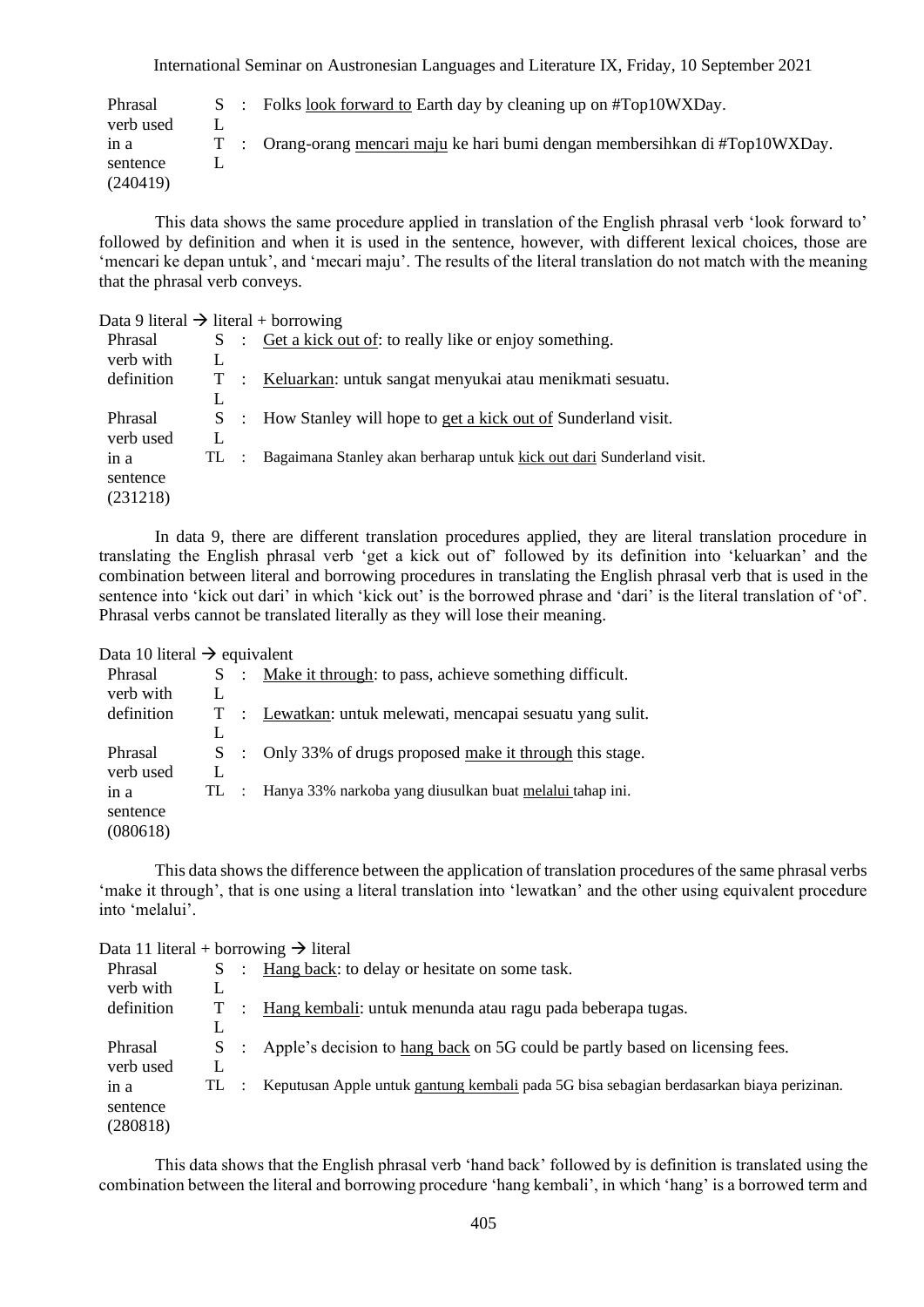'kembali' is the literal translation of the adverb 'back', meanwhile the other translation that is found in the use of the same English phrasal verb in the sentence applied the literal translation procedure into 'gantung kembali' in Indonesian.

Data 12 literal + borrowing  $\rightarrow$  literal + borrowing

| Phrasal    |       |                      | S : The resemblance is uncanny: The phrase refers to a person looking amazingly like |
|------------|-------|----------------------|--------------------------------------------------------------------------------------|
| verb with  |       |                      | another person.                                                                      |
| definition |       | T :                  | Resemblance tidak benar: ungkapan itu mengacu pada seseorang yang tampak luar        |
|            |       |                      | biasa seperti orang lain.                                                            |
| Phrasal    |       | $S \cdot \mathbb{R}$ | The man added, 'the resemblance is uncanny, you'd get lookalike work.'               |
| verb used  |       |                      |                                                                                      |
| in a       | $T$ : |                      | Pria itu menambahkan, resemblance itu tidak benar, anda akan mendapatkan pekerjaan   |
| sentence   | L     |                      | yang mirip.                                                                          |
| (301218)   |       |                      |                                                                                      |

Data 12 shows the same application of the combination between literal and borrowing procedures in translating the English phrasal verb 'the resemblance is uncanny' into 'resemblance tidak benar' in which 'resemblance' is the borrowed term and 'tidak benar' is the literal translation of 'uncanny, and another translation is 'resemblance itu tidak benar' with the addition of the word 'itu' from the previous translation in the target language.

Data 13 literal + borrowing  $\rightarrow$  borrowing

| Phrasal    |       | S : Knuckle under: to give way under pressure or authority; yield; give in. |
|------------|-------|-----------------------------------------------------------------------------|
| verb with  | L     |                                                                             |
| definition | $T$ : | Knuckle di bawah: untuk memberi jalan di bawah tekanan atau kewenangan;     |
|            | L     | menghasilkan; menyerah.                                                     |
| Phrasal    |       | S : China wants Trump to knuckle under on trade.                            |
| verb used  |       |                                                                             |
| in a       |       | TL : Tiongkok ingin Trump knuckle under on trade.                           |
| sentence   |       |                                                                             |
| (030119)   |       |                                                                             |
|            |       |                                                                             |

The last data presentation shows the different procedure between translating the English phrasal verb 'knuckle under' into Indonesian. The first translation is the combination between literal and borrowing procedure 'knuckle di bawah' in which 'knuckle' is the borrowed term and 'di bawah' is the literal translation from 'under'. The second translation borrowed the source language phrasal verb.

The variations of translation both for translating the English phrasal verbs followed by their definitions and for those that are used in sentences are complicated. The Instagram translation machine somehow detected different pairs of source language and target language when the phrasal verbs are used in different parts of sentences and used with punctuations like square brackets and colons, as they are placed after or in the middle of phrasal verbs followed by their definitions. The borrowing translation procedure is considered the most inappropriate one as the result of the machine translation in Instagram.

The combination between literal and borrowing translation procedures shows the messy arrangement of phrases in the target language translation. The literal translation sometimes can be understood because they use the synonyms of the verbs and prepositions, but there are also some literal translations that sound very awkward that the lexical choices are far from the source language meanings. The equivalent procedure, of course, is the best procedure in translation not only for translating phrasal verbs, but also other kinds of terms.

In order to compare the translation procedures applied by the Instagram machine translation in translating the same phrasal verb but found in different forms of sentences, one is followed with its definition and the other is used in a sentence, see the following pie charts.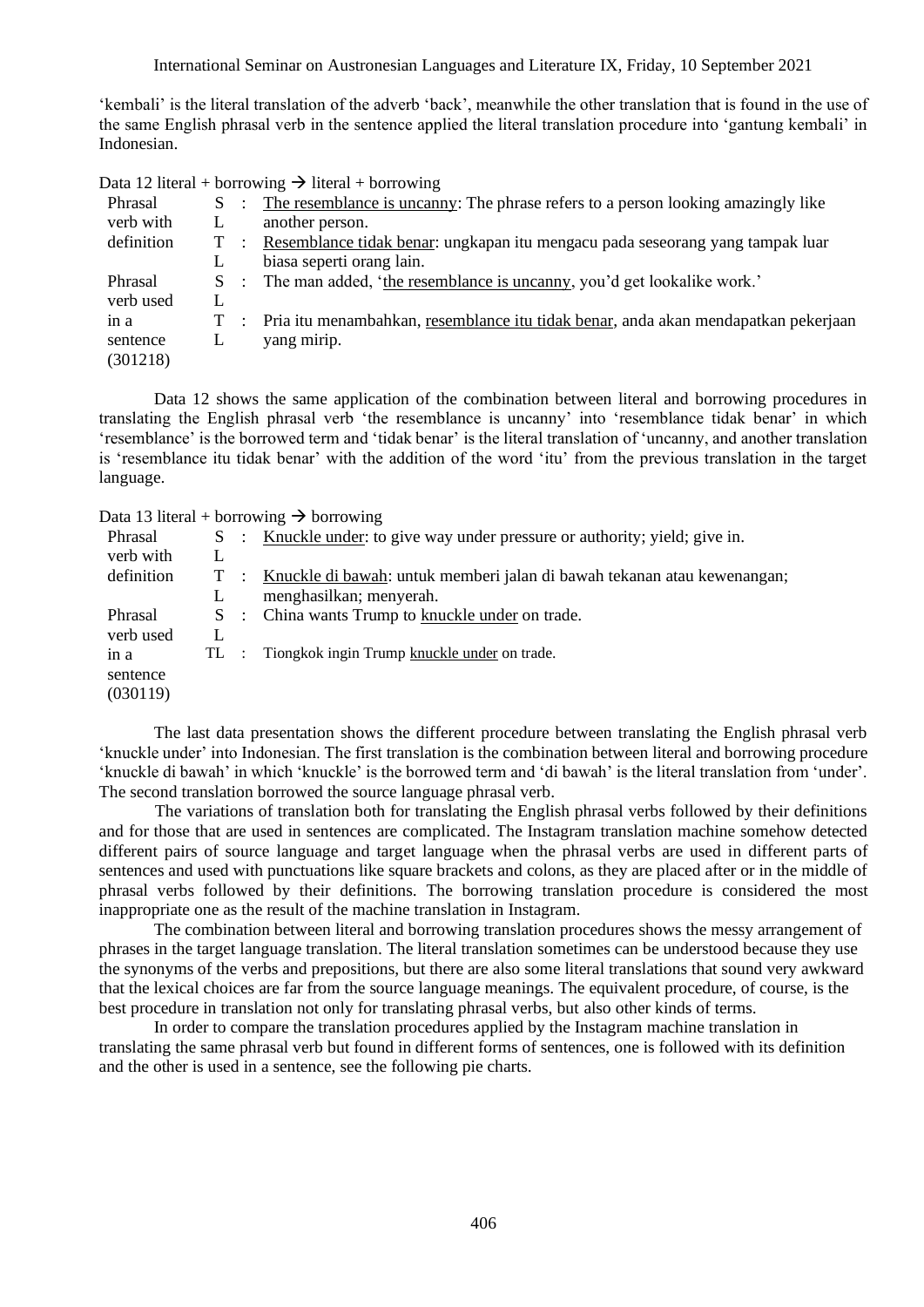

Figure 1: Percentage of the translation procedures in translating the English phrasal verbs followed by their definition into Indonesian

Figure 2: Percentage of the translation procedures in translating the English phrasal verbs used in sentences into Indonesian

Literal translation procedure is shown the most used one by the Instagram machine translation. The equivalent translation procedure has the range between 10% to 20% which is considered very far from the expected and accepted translation in the target language. This might result in misunderstanding of the messages in the target language. The results of translation by Instagram machine translation does not show an increase in terms of the translation accuracy from three years ago as Susanti (2018) reported the high frequency of lexical errors from the same type of machine translation provided by Instagram and the same source language (English) and target language (Indonesian) involved.

### **CONCLUSION**

The translation results of the Instagram machine show different translation procedures in translating the same English phrasal verbs into Indonesian, but used in different sentence structure, one followed by its definition and the other is used in a sentence. The translation procedure found in translating the English phrasal verbs that are followed by their definitions are borrowing, equivalent, and literal translation, besides that there exists the combination between two translation procedures in some data, those are literal and borrowing translation procedures. When the English phrasal verbs are used in sentences and they were translated using the Instagram translation machine feature, they show the same and different procedures of translation with the English phrasal verbs which are followed by their definitions.

Borrowing and literal translation procedures and also the combination between the two cannot be considered as the appropriate translation procedures in translating phrasal verbs as their meanings cannot be comprehended literally and from the borrowed term. It can be said that the data sources of English phrasal verbs and their translations in Indonesian language have not been input into the system of the Instagram machine translation, therefore, the phrasal verbs analyzer failed to match the English and Indonesian phrasal verbs in the process of machine translation.

### **REFERENCES**

Baker, M. (1992). In Other Words: A Coursebook on Translation. London and New York: Routledge.

- Bergstrom, T. & Backman, L. (2013). How the utilization of Instagram builds and maintains customer relationships? Marketing and PR in social media. Retrieved from http://urn.kb.se/resolve?urn=urn:nbn:se:su:diva-90410.
- Candra, I Made Krisna Adi. (2016). Translation Method of Phrasal Verb in Novel Eat Pray Love by Elizabeth Gilbert. Journal of Linguistika, September 2016, ISSN: 0854-9613 Vol. 23. No. 45.

Catford, J.C. (1965). *A Linguistic Theory of Translation*. London: Oxford University Press.

Creswell, John W. (2009). Research design: qualitative, quantitative, and mixed methods approaches (third ed.). California: SAGE Publications. Inc.

Ghasemi, Hadis and Hashemian, Mahmood. 2016. *A Comparative Study of Google Translate Translations: An Error Analysis of English-to-Persian and Persian-to-English Translations.* English Language Teaching; Vol. 9, No. 3; 2016 ISSN 1916-4742 E-ISSN 1916-4750 Published by Canadian Center of Science and Education.